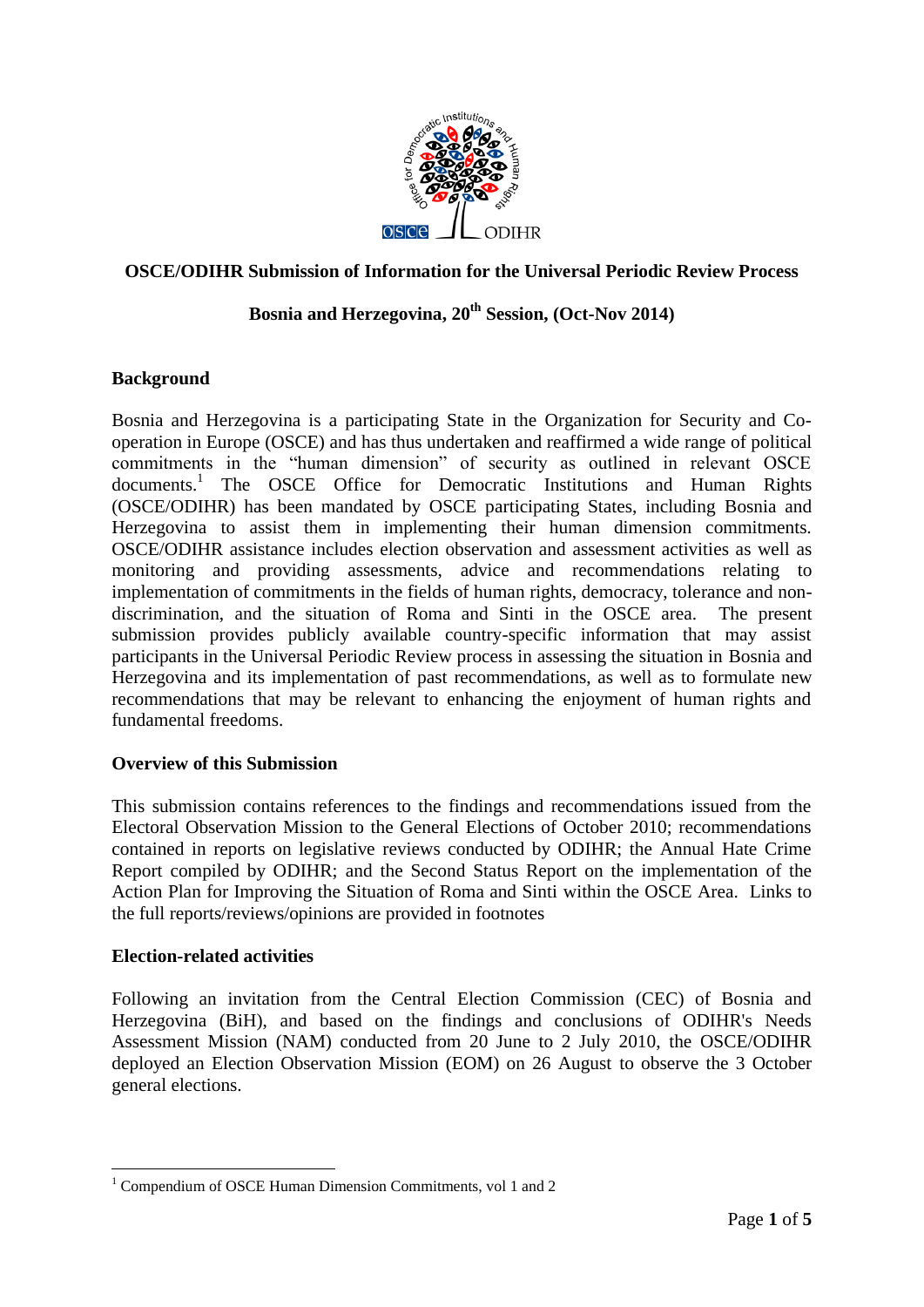The OSCE/ODIHR EOM was led by Ambassador Daan Everts and consisted of a 15-member core team, based in Sarajevo, and 20 long-term observers (LTO) throughout the country. Core team members and LTOs were drawn from 20 OSCE participating States. For electionday observation, a total of 307 short-term observers were deployed, including 237 OSCE/ODIHR short-term observers, a 39-member delegation from the OSCE Parliamentary Assembly (OSCE PA), a 26-member delegation from the Parliamentary Assembly of the Council of Europe (PACE) and a 5-member delegation from the NATO Parliamentary Assembly (NATO PA). In total, observers came from 39 OSCE participating States.

According to the mission's final report *"the 2010 elections were the second general elections to be fully administered by the BiH authorities. They were generally conducted in line with OSCE and Council of Europe commitments, but certain key areas require further action. While the legal framework provides a satisfactory basis for the conduct of democratic elections overall, it contains ethnicity-based limitations to the right to stand. This is in violation of the European Convention of Human Rights and a legally binding decision of the European Court of Human Rights (ECtHR), as well as OSCE commitments.*" The full report, together with its recommendations, is annexed. $2$ 

### **Legislation reviewed by ODIHR**

Upon request by authorities of an OSCE participating State, an OSCE field operation or another OSCE institution, the OSCE/ODIHR reviews draft or enacted legislation of OSCE participating States on topics relating to the human dimension of security for its conformity with OSCE commitments and other international standards. The legal reviews and opinions, often produced in co-operation with the Council of Europe's Commission for Democracy through Law (Venice Commission), are available at [www.legislationline.org.](http://www.legislationline.org/) Basic information about the constitutional system and human dimension-related legislation of the Federation of Bosnia and Herzegovina is available. In 2010-2013, the following legal opinions were issued:

*Joint OSCE/ODIHR-Venice Commission Opinion on the Act on Public Assembly of the Sarajevo Canton, adopted by the Venice Commission at its 83rd Plenary Session on 4 June 2010.<sup>3</sup> .* This Opinion on the existing Act on Public Assembly of the Sarajevo Canton, requested by the Minister of Internal Affairs of the Canton of Sarajevo in March 2010, was prepared with the aim of assessing the current law and identifying tentative deficiencies that could be addressed in future reform efforts in this field. The Act, while enouncing correctly principles governing freedom of peaceful assembly, did not appear to reflect the presumption in favour of holding assemblies in the appropriate manner and presented a certain number of shortcomings. It was found that its implementation could result in the infringements of the fundamental right to peaceful assembly guaranteed by the Constitution of the Federation of Bosnia and Herzegovina and the European Convention of Human Rights. The Act regulates in much detail the conditions for exercising the constitutionally guaranteed right of assembly, especially where its exercise would pose no threat to public order and where necessity does not in fact demand state intervention. It was recommended to ensure that in principle, every public space be seen fit to host a peaceful assembly, discrimination between nationals and non-nationals in enjoying this right be abandoned, and to enshrine the principles of the presumption in favour of holding assemblies, of the state's duty to protect peaceful assembly

1

 $\frac{2 \text{ http://www.osce.org/odihr/74612}}{2}$ 

<sup>&</sup>lt;sup>3</sup>[http://www.venice.coe.int/webforms/documents/?pdf=CDL-AD\(2010\)016-e](http://www.venice.coe.int/webforms/documents/?pdf=CDL-AD(2010)016-e)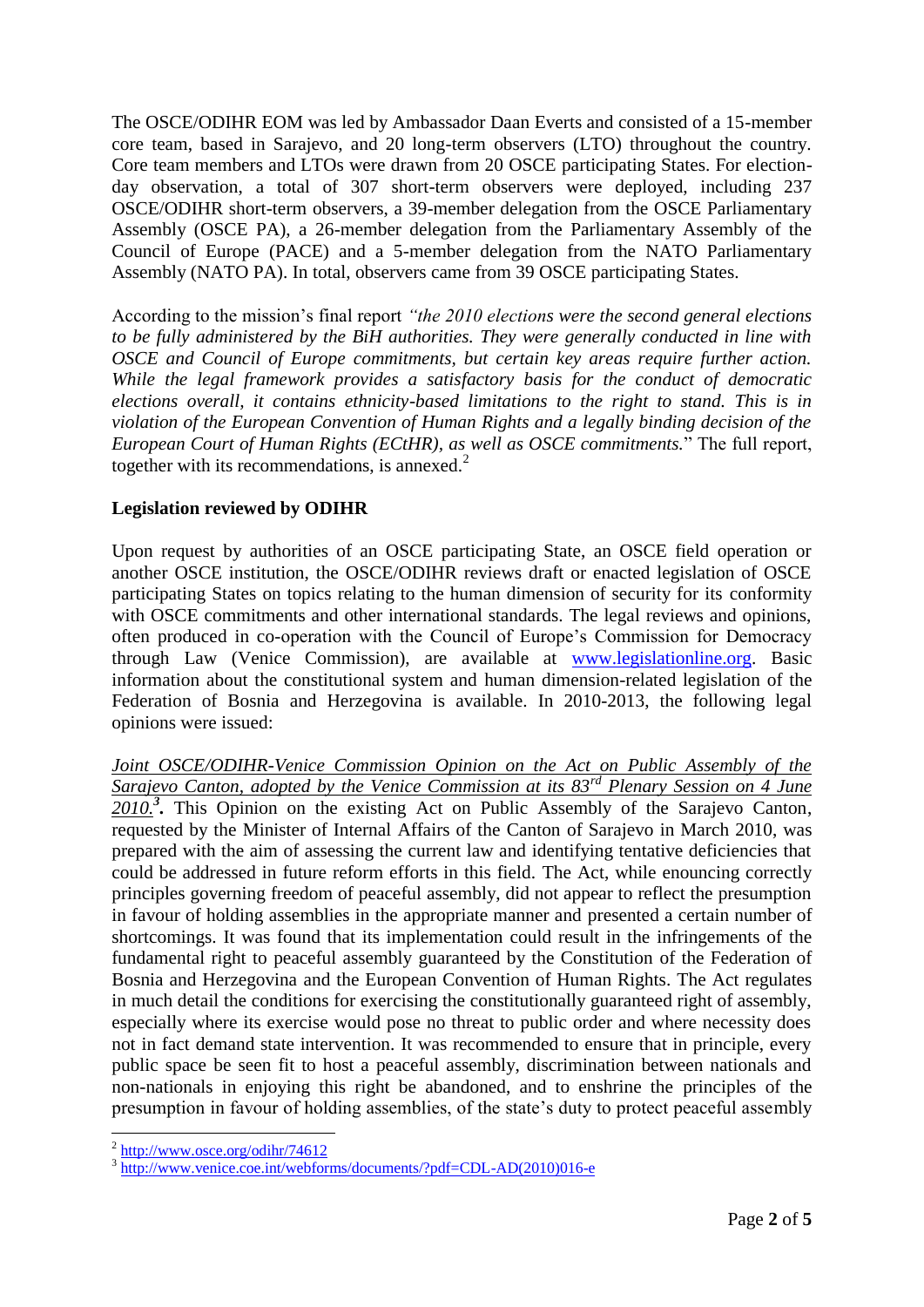and of the proportionality of state responses in the Act. It was further proposed to narrow down the reasons for banning or terminating assemblies to cases involving a threat to public safety or to clear and imminent danger of substantial disorder, and to ensure that the organizers are not held liable for damage and violations inflicted by others, especially if they made reasonable efforts to prevent them.

*Comments on the Law on Political Party Financing of Bosnia and Herzegovina (Opinion Nr.: POLIT-BiH/196/2011(LB), issued on 6 December 2011).* These Comments were prepared based on the request by the OSCE Mission to Bosnia and Herzegovina in view of plans of the BiH authorities to revise this piece of legislation towards the end of 2011. The process of formulating amendments had commenced through the establishment of a working group in the country, which was tasked with revising this law. The opinion was officially presented and discussed at the roundtable attended by the legislature and the executive branch. However, the law adopted in November 2012 did not address a number of ODIHR recommendations. In the Comments, ODIHR noted that political party membership fees should constitute a part of the total contributions and should thus be included in the overall donation limit provided in this law. It was recommended to clearly and comprehensively outline what the public funding of political parties shall be used for, while explicitly stating that party leaders and members be prohibited from converting their public and private party funds into personal use. The possibility of receiving public funding should be extended also to parties that do not have seats in the parliament. It was further advised to introduce into the law specific penal provisions regulating applicable sanctions, to be imposed in accordance with the principle of proportionality. Moreover, it was recommended to consider extending the applicability of this law to all forms of political associations at the state level and to closely co-ordinate the revision of this law with other regulations on financing political activities, taking into consideration the particular constitutional setup of Bosnia and Herzegovina.

## **Tolerance and non-discrimination issues, including incidents of and responses to hate crime**

OSCE participating States have made a number of commitments to promote tolerance and non-discrimination and specifically to combat hate crime, and the OSCE/ODIHR supports states in their implementation of those commitments. In this context, the OSCE/ODIHR produces an annual report on hate crime – *Incidents and Responses* – to highlight the prevalence of hate crimes and good practices that participating States, inter-governmental organizations and civil society have adopted to tackle them. It also helps participating States to design and draft legislation that effectively addresses hate crimes; provides training that builds the capacity of participating States' criminal justice systems and the law-enforcement officials, prosecutors and judges that staff them; raises awareness of hate crimes among governmental officials, civil society and international organizations; and supports the efforts of civil society to monitor and report hate crimes.

The report relies mainly on information and statistics provided by governments, since such data collection is primarily the responsibility of states, as is the responsibility to respond to hate crimes. As of 2012, 55 of the 57 OSCE participating States had appointed National Points of Contact on Combating Hate Crimes, to support ODIHR in its task of serving "as a collection point for information and statistics collected by participating States". The bulk of information for the report was gathered through the completion of an online questionnaire by National Points of Contact. The questionnaire for 2012 contained questions about the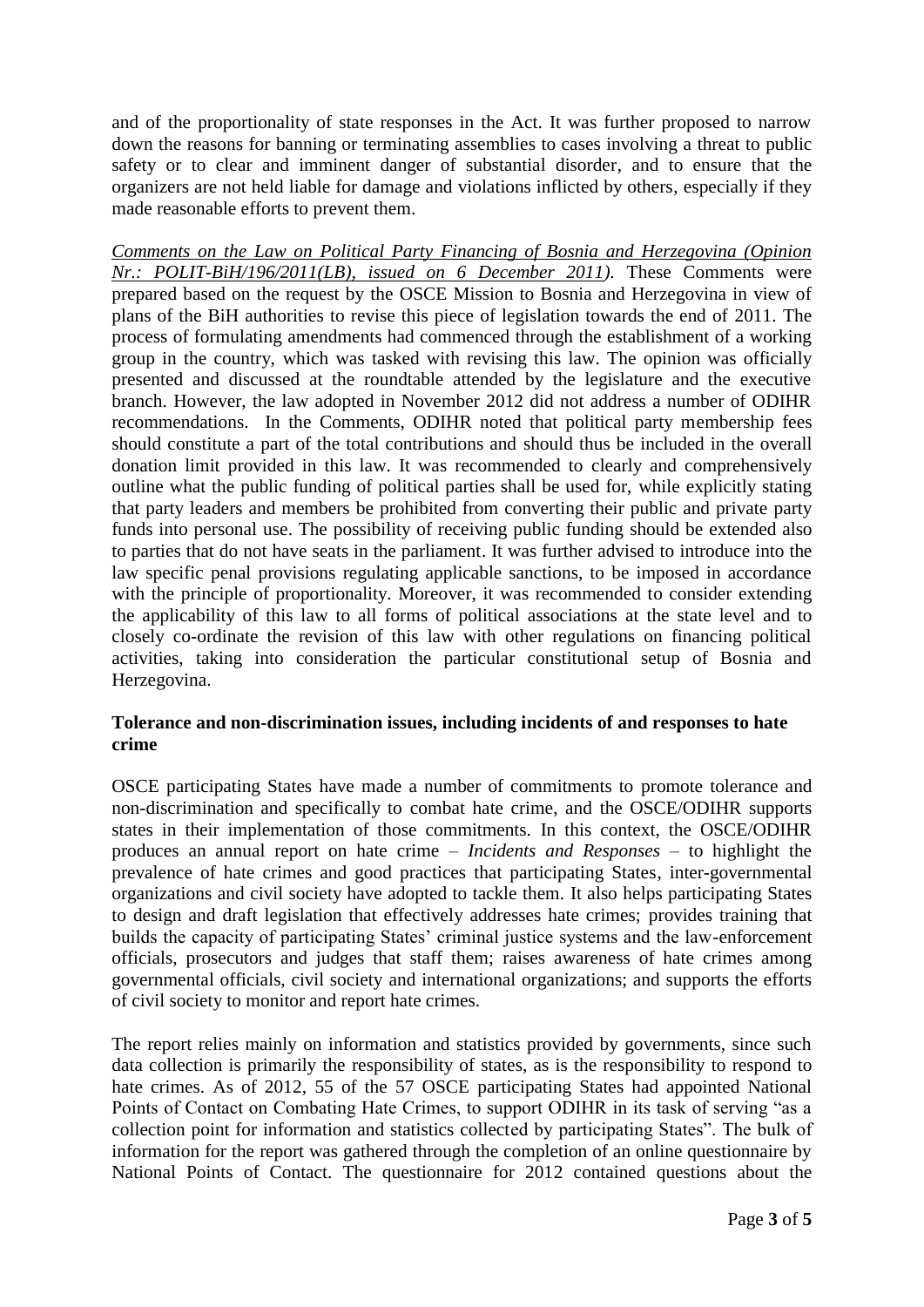following areas: data-collection methods; legislation; reported hate crime data; and policies and initiatives.

For the 2012 report<sup>4</sup>, the National Point of Contact from Bosnia and Herzegovina did not submit the questionnaire to ODIHR. Additionally, ODIHR sent requests for information on hate crime incidents in Bosnia and Herzegovina to inter-governmental organizations and to international and local non-governmental organizations. One organization reported two incidents of physical assaults against people related to biases against their sexual orientation. The OSCE Mission to Bosnia and Herzegovina reported 24 incidents against people related to biases against their ethnicity, two incidents against Roma, 18 incidents targeting Islamic symbols or sites, 24 incidents targeting Christian symbols or sites, and one physical assault against a gay man. Another participating State, the Holy See, reported for Bosnia and Herzegovina a physical assault against a nun, eleven incidents targeting Christian symbols, sites or property, and one case of threat against Christians.

### **Roma and Sinti issues**

The OSCE/ODIHR has a specific mandate to assist participating States in implementing the OSCE Action Plan for Improving the Situation of Roma and Sinti within the OSCE Area.<sup>5</sup> A second Status Report on implementation of the Action Plan was issued by ODIHR in 2013<sup>6</sup>. It contains findings and recommendations on areas such as Roma strategies, racism and discrimination, housing and living conditions, health care, unemployment, access to education, participation in public and political life, and post-crisis situations.

### **Country-specific ODIHR monitoring, assessment, co-operation and assistance activities (other than elections)**

## *Bosnia and Herzegovina as a targeted jurisdiction of the War Crimes Justice Project Phases I and II*

In 2011, ODIHR completed the EU funded War Crimes Justice Project (WCJP) Phase I, in partnership with the International Criminal Tribunal for the former Yugoslavia (ICTY), the United Nations Interregional Crime and Justice Research Institute, and the OSCE field operations in the Western Balkans. The project aimed to enhance sustainable peace and security in the countries of the former Yugoslavia, including Bosnia and Herzegovina, to end impunity and deliver justice to victims of the 1990's conflict. Specifically, the project contributed to enhancing the capacity of institutions for prosecuting and adjudicating war crimes cases, facilitated exchange of experience between justice actors from the region and the ICTY; transferred relevant material from the ICTY to the region; and fostered regional cooperation between legal professionals.<sup>7</sup> The WCJP Phase II, launched in July 2012, further strengthened the institutional capacity of training institutions and other legal practitioners, through regional peer-to-peer meetings gathering justice actors from the entire region and targeted training based on expertise and curriculums developed under Phase I of the project.<sup>8</sup>

1

<sup>4</sup> <http://tandis.odihr.pl/hcr2012/>

<sup>5</sup> <http://www.osce.org/odihr/17554>

 $\frac{6 \text{ http://www.osce.org/odihr/107406}}{7 \text{ http://www.osce.org/odihr/74903}}$  $\frac{6 \text{ http://www.osce.org/odihr/107406}}{7 \text{ http://www.osce.org/odihr/74903}}$  $\frac{6 \text{ http://www.osce.org/odihr/107406}}{7 \text{ http://www.osce.org/odihr/74903}}$ 

<http://www.osce.org/odihr/74803>

<sup>8</sup> <http://www.osce.org/odihr/108426>